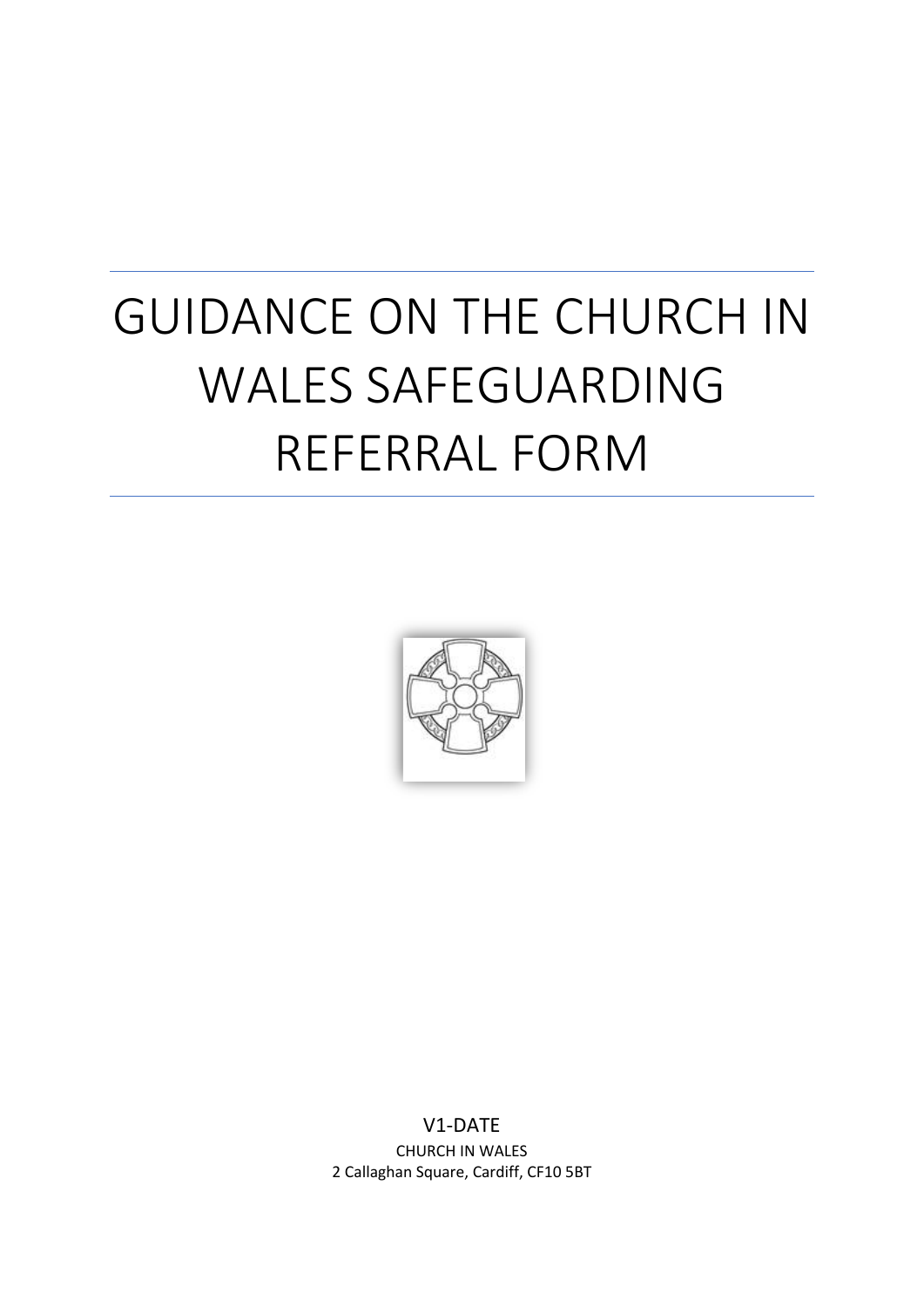## Table of Contents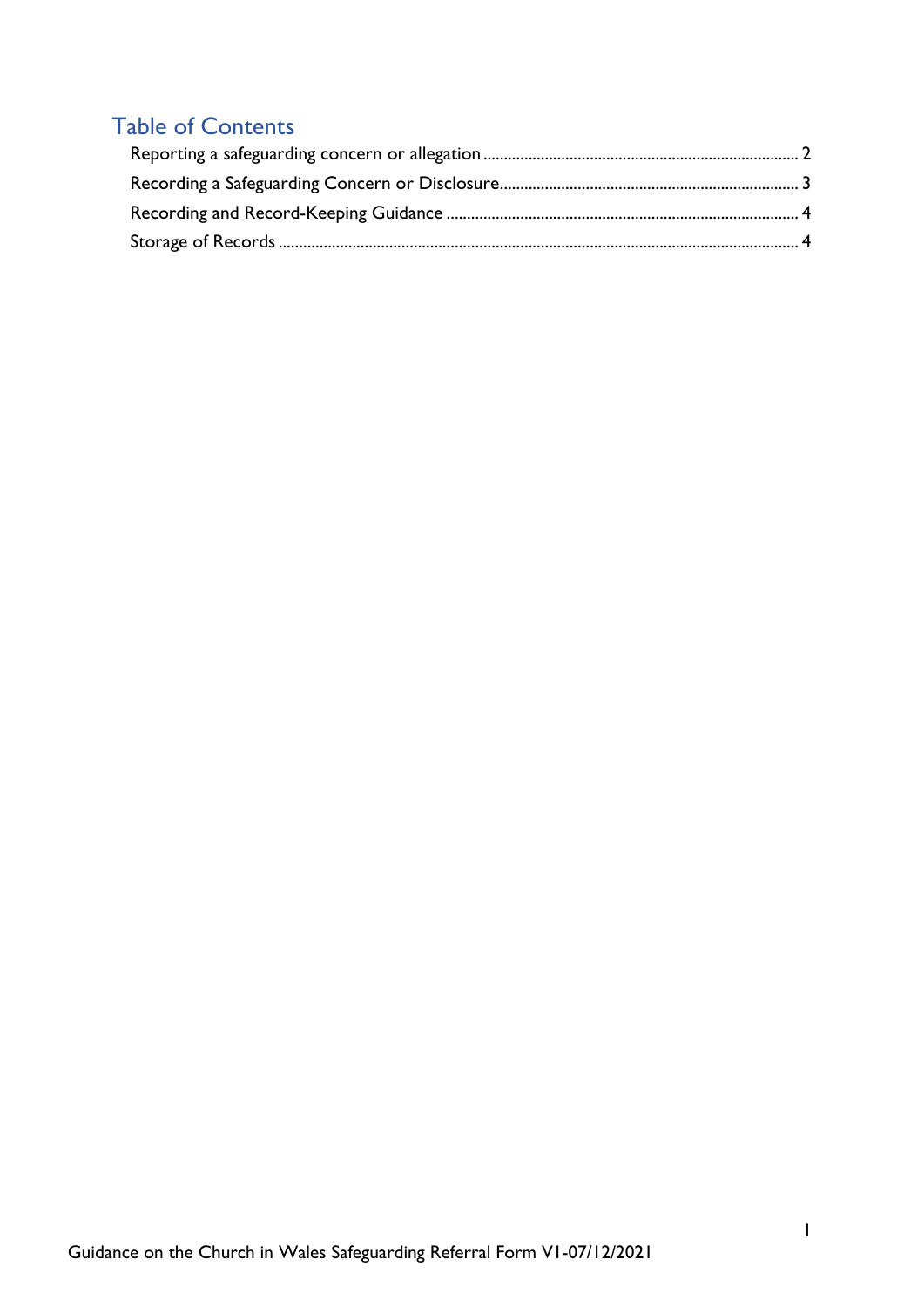#### **Guidance on the Church in Wales Safeguarding referral Form**

#### <span id="page-2-0"></span>Reporting a safeguarding concern or allegation

The Church in Wales *Safeguarding Referral Form* is to be completed by anyone with safeguarding concerns about a child or adult at risk.

\_\_\_\_\_\_\_\_\_\_\_\_\_\_\_\_\_\_\_\_\_\_\_\_\_\_\_\_\_\_\_\_\_\_\_\_\_\_\_\_\_\_\_\_\_\_\_\_\_\_\_\_\_\_\_\_\_\_\_\_\_\_\_\_\_\_\_\_

**If you have information about a safeguarding situation where a child or adult is in immediate danger or requires urgent medical attention, please call the emergency services on 999 – DO NOT DELAY. If you think that a child or adult is at risk of harm but is not in immediate danger, please call the local authority social services department.**

If there is concern for the immediate safety of an individual you must seek help straight away. The *Safeguarding Referral Form* should be completed as soon as possible after the concern is reported to the statutory authorities.

\_\_\_\_\_\_\_\_\_\_\_\_\_\_\_\_\_\_\_\_\_\_\_\_\_\_\_\_\_\_\_\_\_\_\_\_\_\_\_\_\_\_\_\_\_\_\_\_\_\_\_\_\_\_\_\_\_\_\_\_\_\_\_\_\_\_\_\_

#### **On no account should the person completing the** *Safeguarding Referral Form* **undertake any investigation into a safeguarding concern or make any contact with an alleged abuser.**

The *Safeguarding referral Form* should be submitted with any other relevant documents and supporting information without delay to the Provincial Safeguarding Team. The form and any other information relating to the concern must be kept strictly confidential and filed securely in accordance with data protection and record keeping policies and procedures.

The *Safeguarding Referral Form* is provided to assist you in reporting concerns about a child or adult at risk to the Provincial Safeguarding Team. Please refer to this guidance when completing the form.

The primary purpose of the referral form is to convey relevant information to the Provincial Safeguarding Officer in order that they can make risk-based decisions, including whether the concern should be referred to the police or social services.

You will need to provide as much information on the form as possible but do not delay in making the referral if the information is not available or you do not have it to hand.

The essential information to record is:

- identity of any victim or survivor of abuse
- identity of any alleged perpetrator of abuse
- identity of any witnesses
- details of the concern
	- o who, what, when, where, how
- details of any disclosure made by a victim or survivor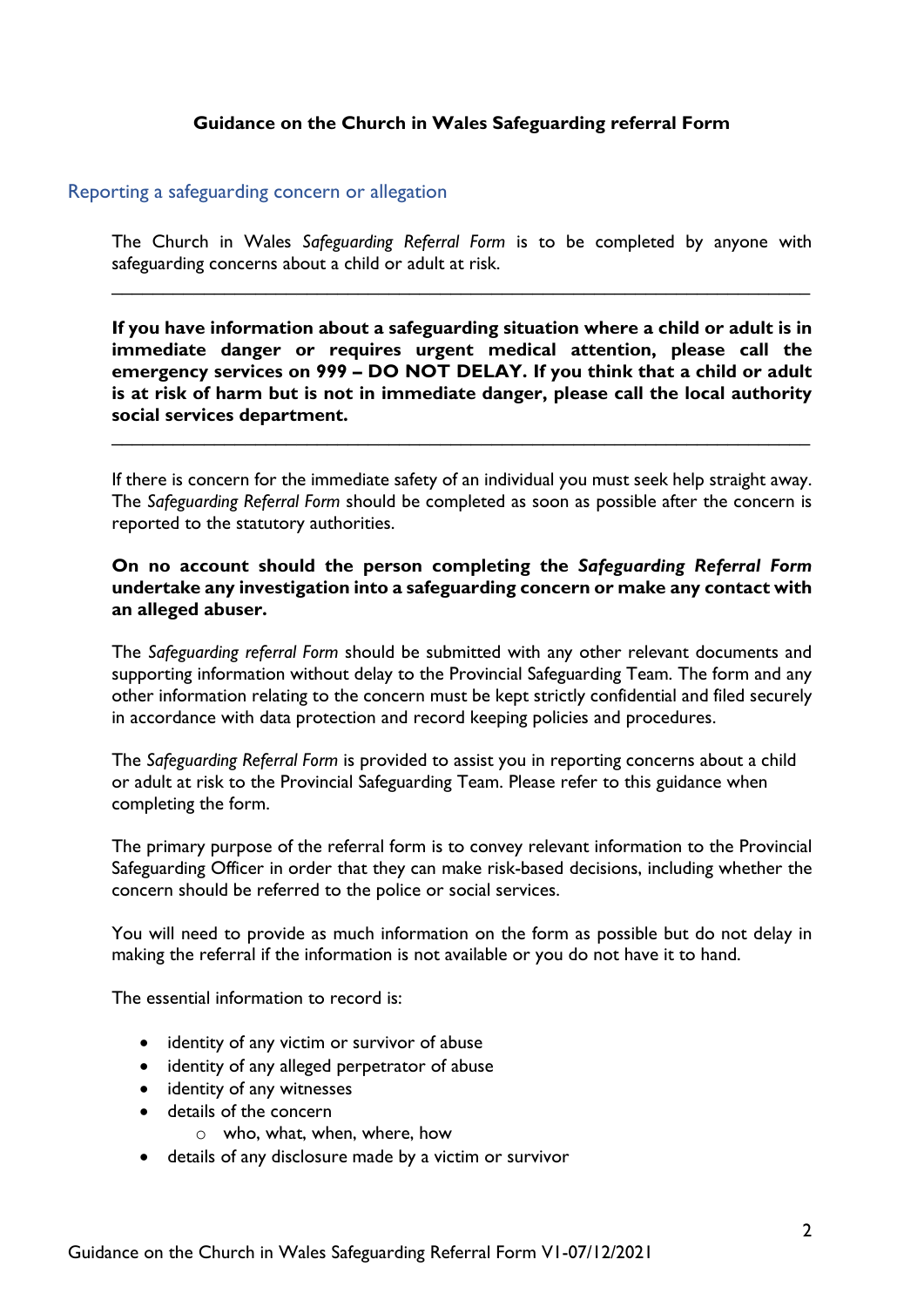A referral to the provincial safeguarding team should include the following information:

- the name, date of birth and address of the child/children or adult(s) at risk who are the subject(s) of the concern
- in the case of an adult, an explanation for why they are considered to be an adult at risk for the purpose of this referral
- the names and contact information of parents or carers
- details of any other children or adults in the same household
- details of the concern, incident, allegation or disclosure
- time and context of the disclosure, if relevant
- whether the concern has been referred to social services and/or the police
- whether the child or adult has needed medical care in relation to the concern
- any available information about the person of concern
- whether the person of concern is aware that the concern has been reported
- whether there are any other children or adults who may be at risk of harm
- what the child or adult at risk has been told about the referral
- the name and contact information of the referrer

#### <span id="page-3-0"></span>Recording a Safeguarding Concern or Disclosure

The following steps should be observed:

- Explain the importance of recording information and ask permission to take notes during any conversation. It might not be appropriate to take notes while someone, especially a child, is making a disclosure of abuse because it might discourage them from telling their story.
- If you cannot take notes at the time, make a written record as soon as possible afterwards and always before the end of the day.
- Ensure that the person giving you the information knows that they can have access to the records you have made in respect of their own information.
- Record the time, date, location, format of information (e.g. letter, telephone call, direct contact) and the everyone present at the time when the information was given and sign and date the record.
- Include as much information as possible but clearly identify which information is fact, what is hearsay and what is opinion. Do not speculate or make assumptions.
- Use the exact words of the individual sharing information or making a disclosure as far as possible.
- Do not re-write the account in your own style or sanitize the language by removing unpleasant or offensive words.
- Include any relevant context and background leading to the disclosure.
- Maintain a log of actions on the *Safeguarding Referral Form* and record times, dates and names of people contacted and spoken to as well as their contact information.
- Include full details of referrals to the social care services and the police.
- Pass all original records, including rough notes, to a Provincial Safeguarding Officer as soon as possible and ideally by the next working day.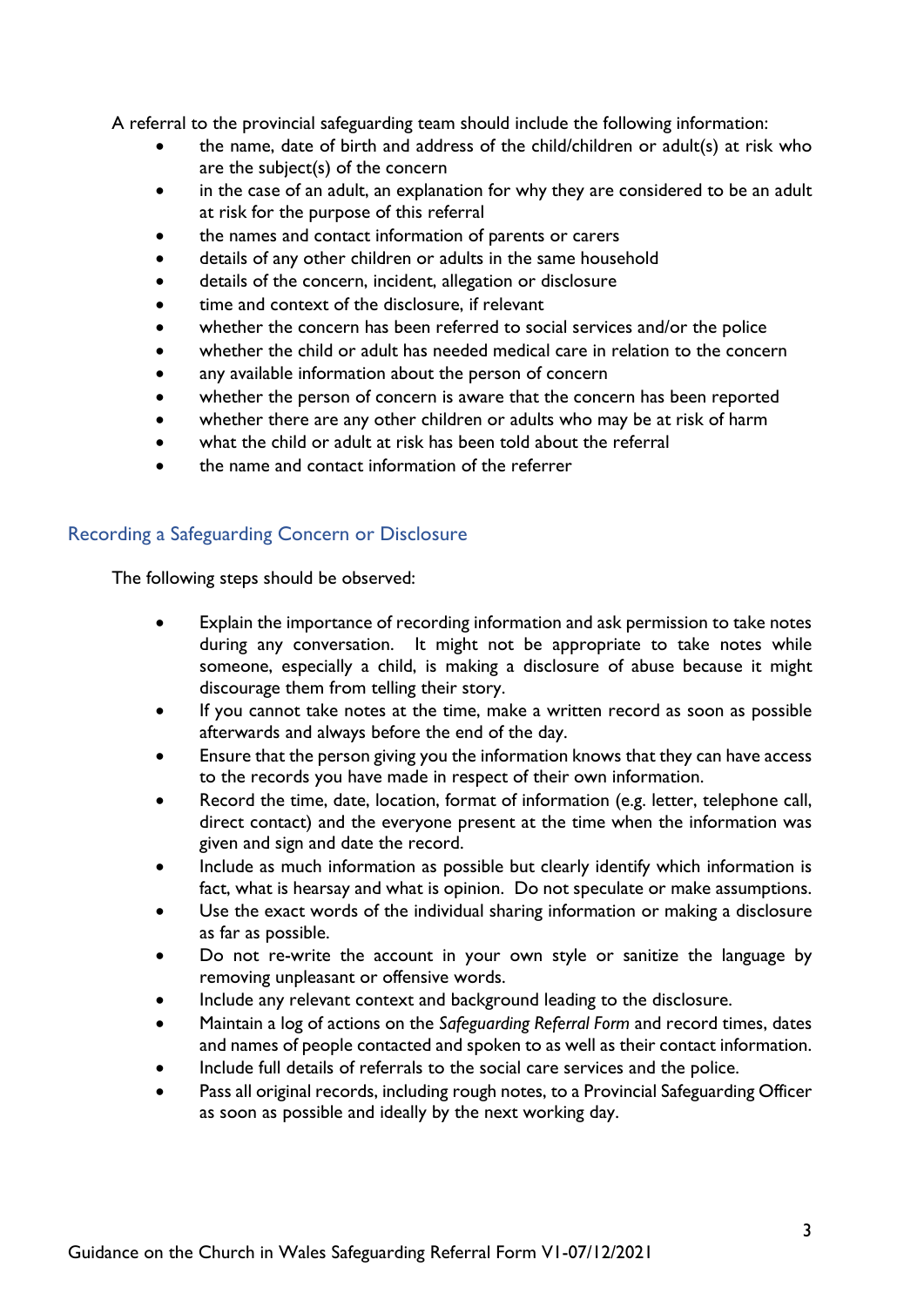### <span id="page-4-0"></span>Recording and Record-Keeping Guidance

The *Safeguarding Referral Form* is the primary means of recording a safeguarding concern but might be accompanied by other sources of information or evidence.

The purpose of written records in safeguarding is to:

- Ensure that important information is recorded clearly, concisely and accurately.
- Provide a clear documented account of involvement with a child, adult at risk and/or family including the time of contact.
- Assist continuity when a worker is unavailable or changes.
- Provide the basis for professional judgements and decision-making.
- Provide evidence for investigations, enquiries and for court proceedings.
- Record directions given and agreements or disagreements made and provide evidence that procedures have been followed appropriately.

Records should:

- Use clear, straightforward language.
- Be signed, dated and timed.
- Be concise, legible and comply with professional, national and local agency standards and requirements.
- Be accurate in fact and distinguish between fact, opinion, judgement and hypothesis.
- Be organised and comprise detailed recording and chronologies and summaries, including all contacts.
- Be sufficiently comprehensive so as to capture important points, but not overly detailed.
- Clearly record judgements that are made and action and decisions taken.
- Clarify where decisions have been taken jointly across agencies, or endorsed by a manager.
- Record both formal and informal supervised discussion, including telephone advice.

#### <span id="page-4-1"></span>Storage of Records

All forms and documents should be stored securely, used and retrieved in accordance with data protection requirements. According to the Data Protection Act 2018 records containing personal data should be:

- Processed fairly and lawfully
- Obtained and used for specific purposes
- Adequate, relevant and limited to only what is necessary
- Accurate
- Not kept for longer than is necessary
- Processed in line with a person's rights
- Secure